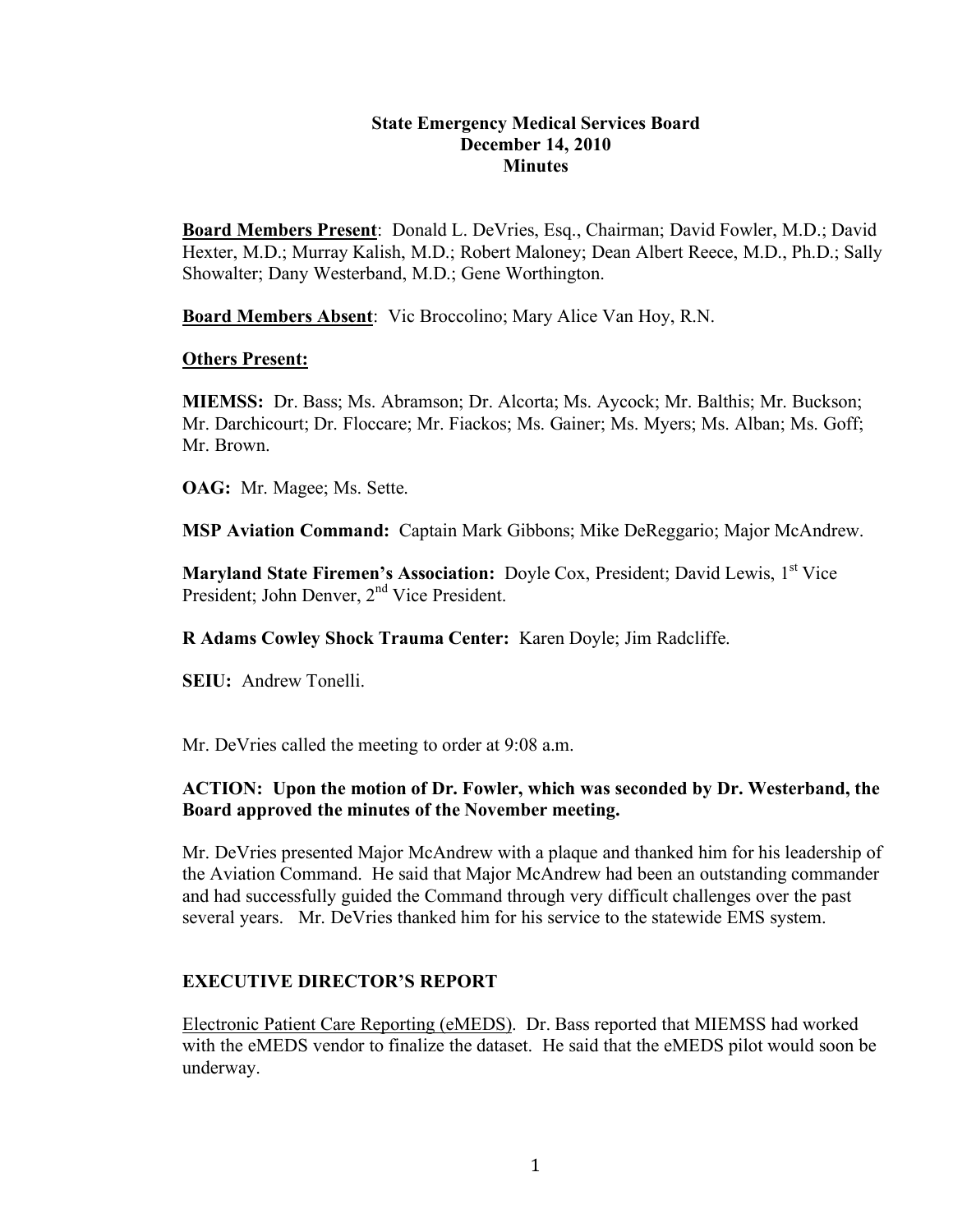Ms. Showalter entered the meeting.

STEMI. Dr. Bass reported that MIEMSS was in the process of conducting site visits to those hospitals that had applied for designation as a Cardiac Interventional Center. He said that the plans were being finalized in each of the EMS regions. He said that agreements with out-ofstate centers would also soon be in place.

Telemedicine. Dr. Bass said that MIEMSS' efforts to designate stroke centers had resulted in a group of active clinicians meeting on a regular basis to discuss stroke-related issues. He said that one issue that had been identified was the challenge of securing on-call neurologists, but that the group had felt that the use of telemedicine might assist in that regard. He said that out of these initial discussions, a Maryland Telemedicine Task Force had been formally created by the Maryland Health Quality & Cost Council. He said that the Task Force, which is co-chaired by MIEMSS and the Maryland Health Care Commission, includes members from the Department of Health & Mental Hygiene, the Maryland Hospital Association, the American Heart and Stroke Association and others. He said that the Task Force had three advisory groups: a Clinical Advisory Group to identify clinical areas of need; a Technical Solutions and Standards Advisory Group; to define technical systems and identify statewide standards, and a Financial and Business Model Advisory Group to define reimbursement requirements and financial support for a telemedicine system. He said that Task Force would also work with the Maryland Rural Health Association and the Rural Maryland Council which were very interested in telemedicine solutions. He said that the Maryland Telemedicine Task Force plans to complete its deliberations and submit a report to the Maryland Health Quality & Cost Council at the end of the year.

Helicopter Basing Study. Dr. Bass reminded the Board that the
2009
Joint
Chairmen's Report
requested
that
MIEMSS,
in
consultation with
the
Department
of
State
Police, submit formal recommendations to the budget committees regarding the number of bases and
helicopters
necessary
to
provide
statewide
emergency
medical
services coverage.

He said
that
the
report,
"Helicopter
Trooper Base
Assessment
Update,"
had been completed and was currently being reviewed by the Department of Budget & Management, after which it would be submitted to the Joint Chairmen.

Ambulance
Safety
Task
Force. Dr.
Bass
reported
that
the
MIEMSS
Ambulance
Safety Task
Force
was
continuing
its
efforts
to
improve
ambulance
safety.

# **STATEWIDE
EMS
ADVISORY
COUNCIL**

Dr.
Kalish
said
that
SEMSAC
did
not meet
in
December;
consequently,
there
was
no report.

#### **R
ADAMS
COWLEY
SHOCK
TRAUMA
CENTER**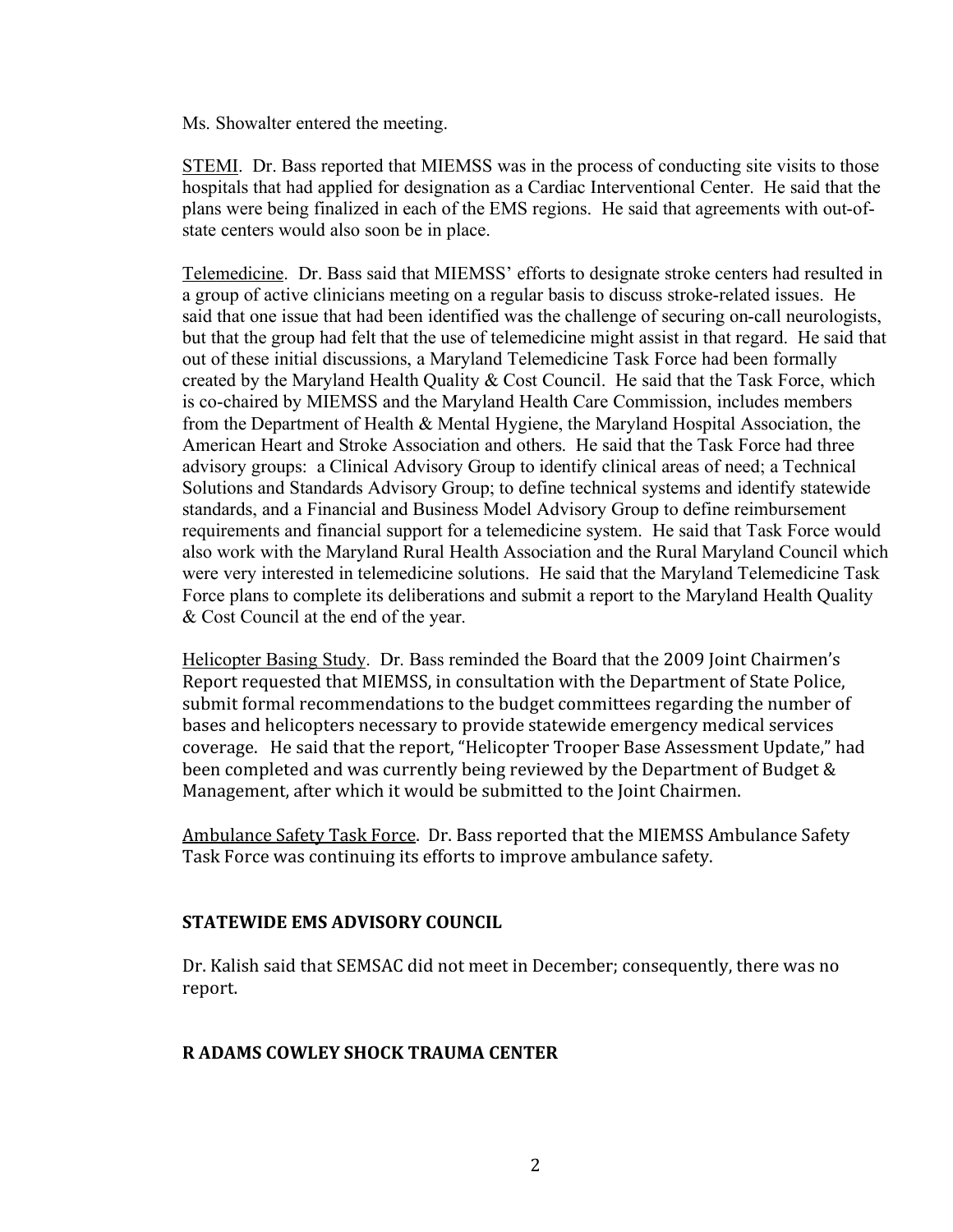Ms.
Doyle
reported
that
both Shock Trauma
admissions
and
OR
cases
are above
the number budgeted. She said that the STC was on capacity alert for 1  $\frac{1}{2}$  hours in December. She reported that the construction of the new trauma and critical care tower is
on
schedule.

### **LEGISLATIVE
REPORT**

Ms. Gainer reported that the 2011 General Assembly would convene on January 12, 2011.

# **OLD
BUSINESS**

Perinatal
Regulations –
COMAR
30.08.01
through
.15.

Ms.
Sette
said
that
the
Board
had previously
approved
the
regulations
for
promulgation
as
proposed
regulations.

She
said that
MIEMSS
had received
one
comment
on
the
proposed
regulations
which
was submitted
by
Peninsula
Regional
Medical
Center
(PRMC)
that
raised
concerns
about
the requirement
for
a
Maternal
Fetal
Medicine
specialist.

Subsequently,
the
Joint
Committee on Administrative, Executive and Legislative Review (AELR) had intervened to put a "hold" on the regulations. She said that MIEMSS and PRMC had held a conference call to discuss
PRMC's
concerns
and,
subsequently,
had
entered
into
a
Memorandum
of Understanding to facilitate a pilot project to demonstrate / evaluate the effectiveness of telemedicine
as
a
means
for
meeting
the
requirement
for
a
MFM
specialist.

Ms.
Sette said
that
the
AELR
had
released
the
hold
on the regulations,
and
asked
the
Board
to approve
the
proposed
regulations
as
final.

Dr.
Bass
said
that
the
Perinatal
Advisory
Committee
had
produced updated
guidelines
in 2008
that
MIEMSS had
translated
into
designation
regulations.

He
said
a significant change
in
the
updated
guidelines
was
the
requirement
for
a
Level
IIIA
to
have a perinatologist
in‐house
within 30 minutes.

He
said
that
PRMC
is
located
in
a
medically underserved area and two counties with high infant mortality rates are within their catchment
area.

He
said
that
MIEMSS
is
trying
to
help
PRMC
raise
the
level
of
maternal care
available,
while
preserving
the
existing
care
for
neonates.

He
said
that
a telemedicine project with PRMC had the potential for addressing this need. He said that the
results
from
the
project
would
be
completed
and
presented
to
the
Perinatal
Advisory Committee prior to their next revision of the standards in 2013.

# ACTION: Upon the motion of Ms. Showalter, which was seconded by Dr. Hexter, the Board approved the proposed perinatal regulations as final regulations.

Licensing
&
Certification
Regulations –
COMAR 30.02.02
through
.06
and
.09.

Ms.
Sette
said
that
MIEMSS
had
drafted
revisions
to
the
Licensing
and
Certification regulations. She said that the draft revisions included the addition of adaptive testing for providers, changes to reciprocity requirements, and a fee increase of \$10, which is the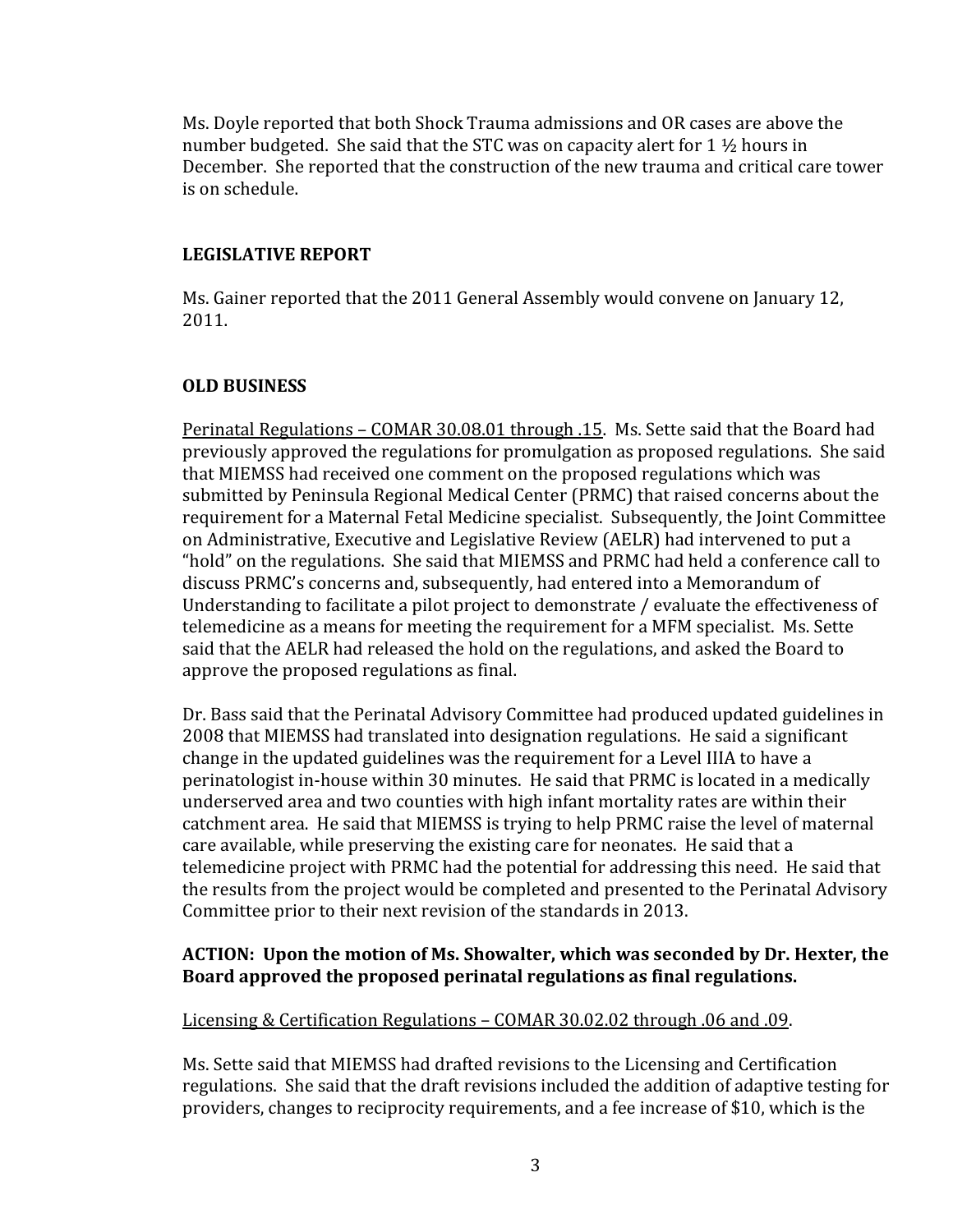first increase since 1999. She asked the Board to approve the draft for promulgation as proposed
regulations.

# **ACTION:

Upon
the
motion
of
Dr.
Fowler,
which
was
seconded
by
Dr.
Westerband, the
Board
approved
the
draft
regulations
for
promulgation
as
proposed regulations.**

Infection
Control
Regulations –
COMAR
30.03.02
and
30.03.09.

Ms.
Sette
said
that
the
proposed
regulations
required
an
infection
control
program
in each
EMS
operational
program.

She
said
that
the
proposed
regulations
had
been published
and
that
no
comments
had
been
received.

She
asked
the
Board
to
approve
the proposed
regulations
as
final
regulations.

**ACTION:

Upon
the
motion
of
Dr.
Fowler,
which
was
seconded
by
Ms. Showalter, the
Board
approved
the
proposed
regulations
as
final
regulations.**

# **NEW
BUSINESS**

Comprehensive
Stroke
Center
Regulations.

Ms.
Aycock
presented
to
the
Board
a
draft
of the Comprehensive Stroke Center regulations. She said that the draft had been developed
with
input
from
the
stroke
community,
including physicians
and
hospitals. She
said
the
draft
had
been
posted
to
the
MIEMSS
website
and
a
link
to
the
draft
had been
included
in
the
Maryland
Hospital
Association
newsletter.

She
said
that
positive comments
had
been
received
by
three
hospitals.

Dr.
Bass
said
that
MIEMSS
had
started
the
process
of
developing
Maryland's
stroke system about six years ago and that initial efforts focused on designation of primary stroke
centers.

He
said
the
draft
of
the
Comprehensive
Stroke
Center
regulations
would put in place a higher level of stroke center hospital. He said that these regulations were being distributed to the Board for their information and any comments or suggestions.

Mr. DeVries announced that the Board would be retiring to Executive Session, after which
it would reconvene
in
Open
Session.

Dean
Reese entered
the
meeting.

# **ACTION:

Upon
the
motion
of
Dr.
Westerband,
which
was
seconded
by
Dr.
Hexter, the
Board
adjourned
to
Executive Session.**

The purpose of the closed session was to carry out administrative functions under State Government
Article
§10‐502(b),
to obtain
legal
advice
from
counsel
under
State Government Article § 10-508 (a) (7), to discuss certain site reviews and maintain certain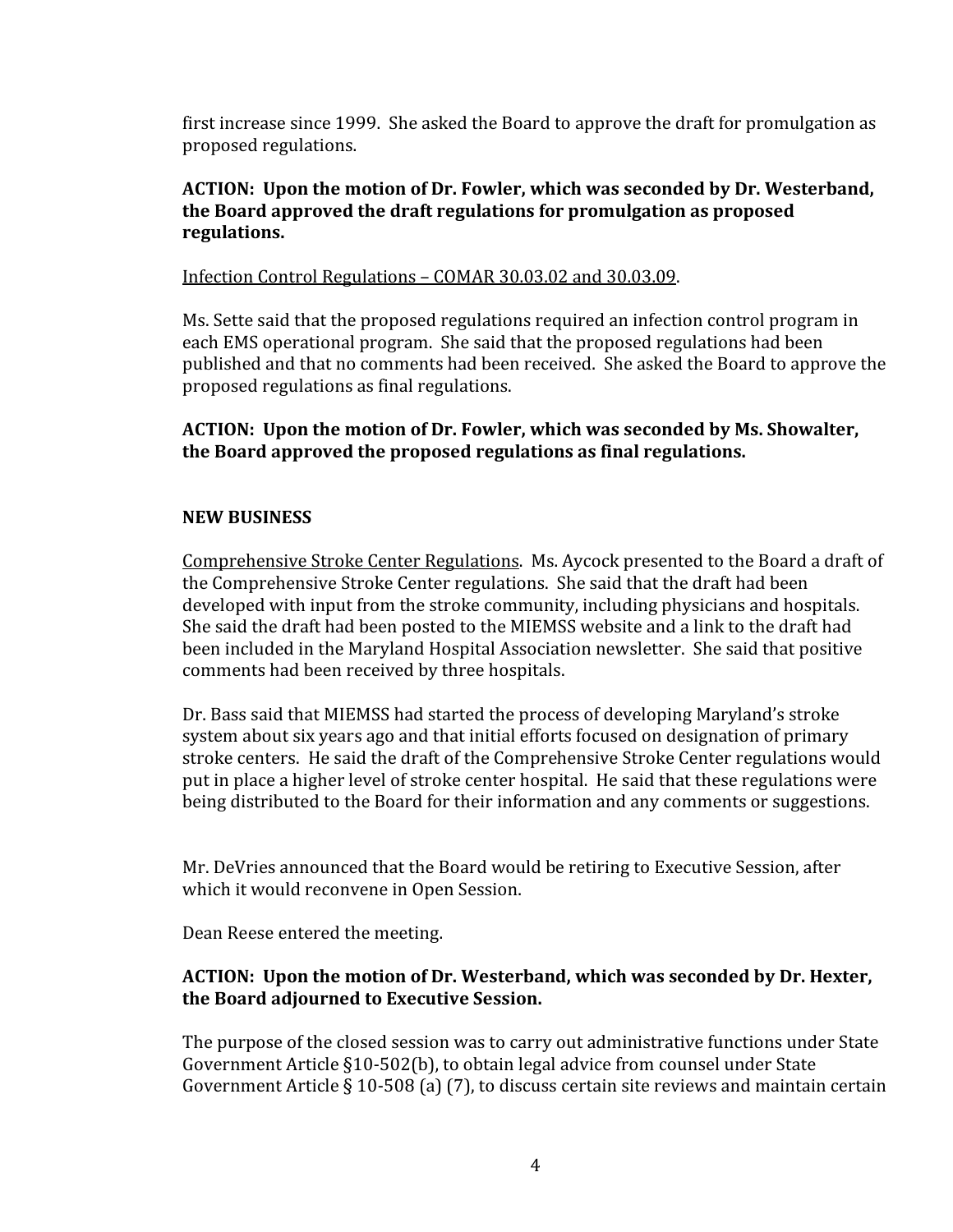records and information in confidence as required by Health Occupations Article §14-506
(b)
under
State
Government
Article
§
10‐508(a)
(13).

The
closed
session was attended
by
the
following:

**Board Members Present**: Donald L. DeVries, Esq., Chairman; David Fowler, M.D.; David Hexter, M.D.; Murray Kalish, M.D.; Robert Maloney; Dean Albert Reece, M.D., Ph.D.; Sally Showalter; Dany Westerband, M.D.; Gene Worthington.

**Board Members Absent**: Vic Broccolino; Mary Alice Van Hoy, R.N.

### **Others Present:**

**MIEMSS:** Dr. Bass; Ms. Abramson; Dr. Alcorta; Ms. Aycock; Mr. Fiackos; Dr. Floccare; Ms. Gainer; Ms. Myers; Mr. Schaefer; Ms. Goff; Mr. Brown.

**OAG:** Mr. Magee; Ms. Sette.

**MSP Aviation Command:** Captain Mark Gibbons; Mike DeReggario.

The
Board
approved
the
closed
session
minutes
from
the
November
meeting.

The Board was provided information regarding designation of freestanding emergency facility.

The Board was provided information regarding EMS training programs.

The
Board
considered
costs
associated
with
FAA
Part
135
certification.

The
Board
considered
provider
disciplinary
cases.

The Board considered candidates for appointment to the Statewide Emergency Medical Services
Advisory
Council.

The Board considered provider disciplinary matters.

# **The
Board
reconvened
into
Open
Session
at 11:30
a.m.**

**Board Members Present**: Donald L. DeVries, Esq., Chairman; David Hexter, M.D.; Murray Kalish, M.D.; Robert Maloney; Dean Albert Reece, M.D., Ph.D.; Sally Showalter; Mary Alice Van Hoy, R.N.; Gene Worthington.

**Board Members Absent**: Vic Broccolino; Dr. Fowler; Mary Alice Van Hoy, R.N.; Dr. **Westerband**